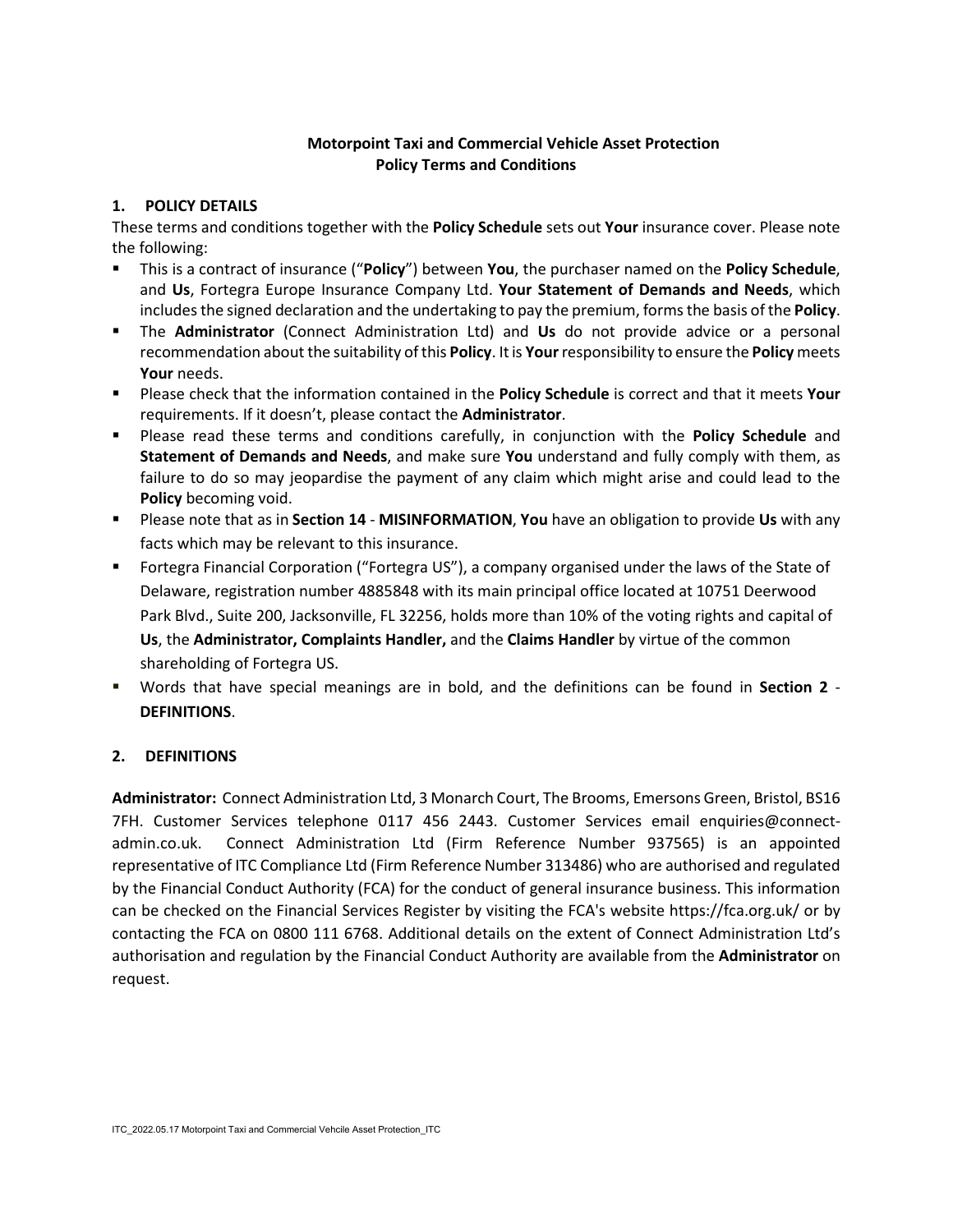**Claims Handler:** Defend Insurance Holding s.r.o.., having its registered address at: Roztylská 1860/1, Praha 4 - Chodov, 14800 Czech Republic. Telephone 0161 451 4805 Customer Services email [customerservice@defendinsurance.co.uk](mailto:customerservice@defendinsurance.co.uk)

**Complaints Handler:** ITC Compliance Ltd**,** 3 Monarch Court, The Brooms, Emersons Green, Bristol, BS16 7FH. Customer Services telephone 0117 456 2443 email: [complaints@itccompliance.co.uk.](mailto:complaints@itccompliance.co.uk) ITC Compliance Ltd is authorised and regulated by the Financial Conduct Authority (FCA) for the conduct of general insurance, under Firm Reference number 313486. This information can be checked on the Financial Services Register by visiting the FCA's website https://register.fca.org.uk/s or by contacting the FCA on 0800 111 6768. Additional details on the extent of ITC Compliance Ltd's authorisation and regulation by the Financial Conduct Authority are available from the **Complaints Handler** on request

**Comprehensive Motor Insurance:** A policy of road risks motor insurance which covers accidental loss or damage to the **Insured Vehicle** in addition to third party, fire and theft cover.

**Date of Loss:** The date of the incident occurring to the **Insured Vehicle** in respect of which a claim for **Total Loss** is paid under the **Comprehensive Motor Insurance**.

**Date of Purchase:** The date on which **You** purchased the **Insured Vehicle**.

**Dealer Fitted Accessories:** Accessories that were fitted by and purchased from the **Supplying Dealer** and that are shown separately on the purchase invoice. (up to £1500)

**Family Member: Your** spouse or civil partner, or a parent, grandparent, child, grandchild, brother, or sister.

**Finance Agreement: Your** credit, hire purchase agreement, or conditional sale agreement (if any) with the **Finance Company** in respect of the **Insured Vehicle**, but not including finance lease or contract hire agreements.

**Finance Company:** The company, introduced by the **Supplying Dealer**, or broker with whom **You** have a **Finance Agreement** that is secured upon the **Insured Vehicle**.

**Glass's Guide**: An independent vehicle value guide published monthly by Glass's Information Services Limited, used by the insurance industry in assessing vehicle values.

**Grey Import:** A vehicle that does not comply with European Community Whole Vehicle Type Approval (ECWVTA) imported into any EU Member State from a non-EU country.

**Insured Value**: The amount **You** receive under the **Comprehensive Motor Insurance** in respect of the **Insured Vehicle**, as a result of a **Total Loss** at the **Date of Loss**, of the **Insured Vehicle**.

**Insured Vehicle:** The vehicle purchased by **You** or the **Finance Company** (if appropriate) which meets the eligibility criteria set out in this **Policy** .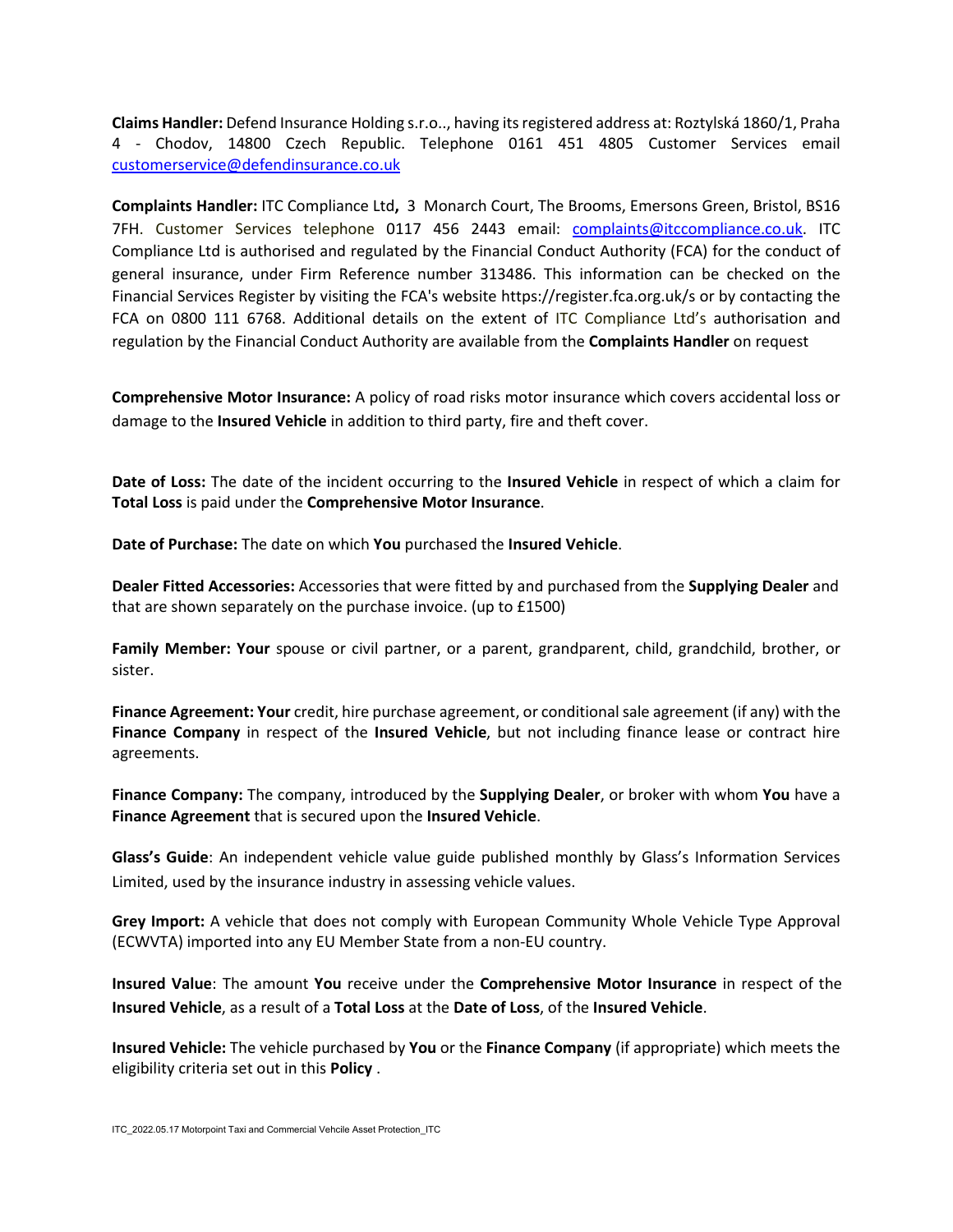**Modified:** An **Insured Vehicle** that has been altered after the **Date of Purchase**, outside of the manufacturer's standard specification, for example engine enhancements or lowering of the suspension.

**Negative Equity:** Any finance or outstanding debt and resulting interest due on or carried across to **Your Insured Vehicle** from previous finance agreements that were secured against the part exchanged vehicle.

**Policy Schedule:** The schedule provided to **You** when **You** purchased this **Policy**, which contains **Your** details, details of the **Insured Vehicle** and the **Policy** term.

**Purchase Price:** The amount paid to purchase the **Insured Vehicle** including any factory fitted options and **Dealer Fitted Accessories**, after any discount and/or contribution and excluding road fund licence over £100, administration fees, fuel, paintwork and/or upholstery protection kits, cherished number plate transfers, insurance premiums (including for this policy), subscription charges or warranty charges, any finance arrears and associated costs, any **Negative Equity** and VAT, if **You** are VAT registered and able to reclaim the VAT element. VAT will be included if **You** cannot reclaim it. **We** will include the cost of any vehicle warranty and make a contribution of up to £100 towards road fund licence costs.

**Settlement Figure:** Where **You** have a **Finance Agreement**, the amount relating to the **Purchase Price** of the **Insured Vehicle** at the **Date of Loss,** that is required by the **Finance Company** to discharge **Your**  indebtedness under the **Finance Agreement.** This amount will exclude any:-

- **Negative Equity** from a previous finance agreement**;** and
- credit arrangement fees; and
- statutory rebate of interest as prescribed by existing consumer credit regulations; and
- **n** arrears; and
- **If** interest on late payments; and
- **any other costs or associated fees.**

**Statement of Demands and Needs:** Any statement of demands and needs and declaration accepted by **You** together with any additional information **You** may have supplied to **Us** in support of **Your** application for this **Policy**.

**Supplying Dealer:** Car dealership or broker that the **Insured Vehicle** was purchased from.

**Territorial Limits:** The United Kingdom, Isle of Man, the Channel Islands, and the countries of the European Economic Area, subject to the **Comprehensive Motor Insurance** being extended whilst **You** are in the European Economic Area.

**Total Loss:** The actual or constructive total loss of the I**nsured Vehicle** as a result of accidental or malicious damage, fire, theft or flood damage, as deemed by the **Comprehensive Motor Insurance** provider on terms that the **Insured Vehicle** becomes the property of the **Comprehensive Motor Insurance** provider.

**We/Us/Our:** Fortegra Europe Insurance Company Ltd (Malta Company Registration Number C 84703), Office 13, SOHO Office The Strand, Fawwara Building, Triq I-Imsida, Gzira, GZR 1401, Malta. Fortegra Europe Insurance Company Ltd is authorised under the Insurance Business Act 1998 of the laws of Malta to carry out general business, and is regulated by the Malta Financial Services Authority, Triq l-Imdina, Zone 1, Central Business District, Birkirkara, CBD 1010, Malta. Deemed authorised by the Prudential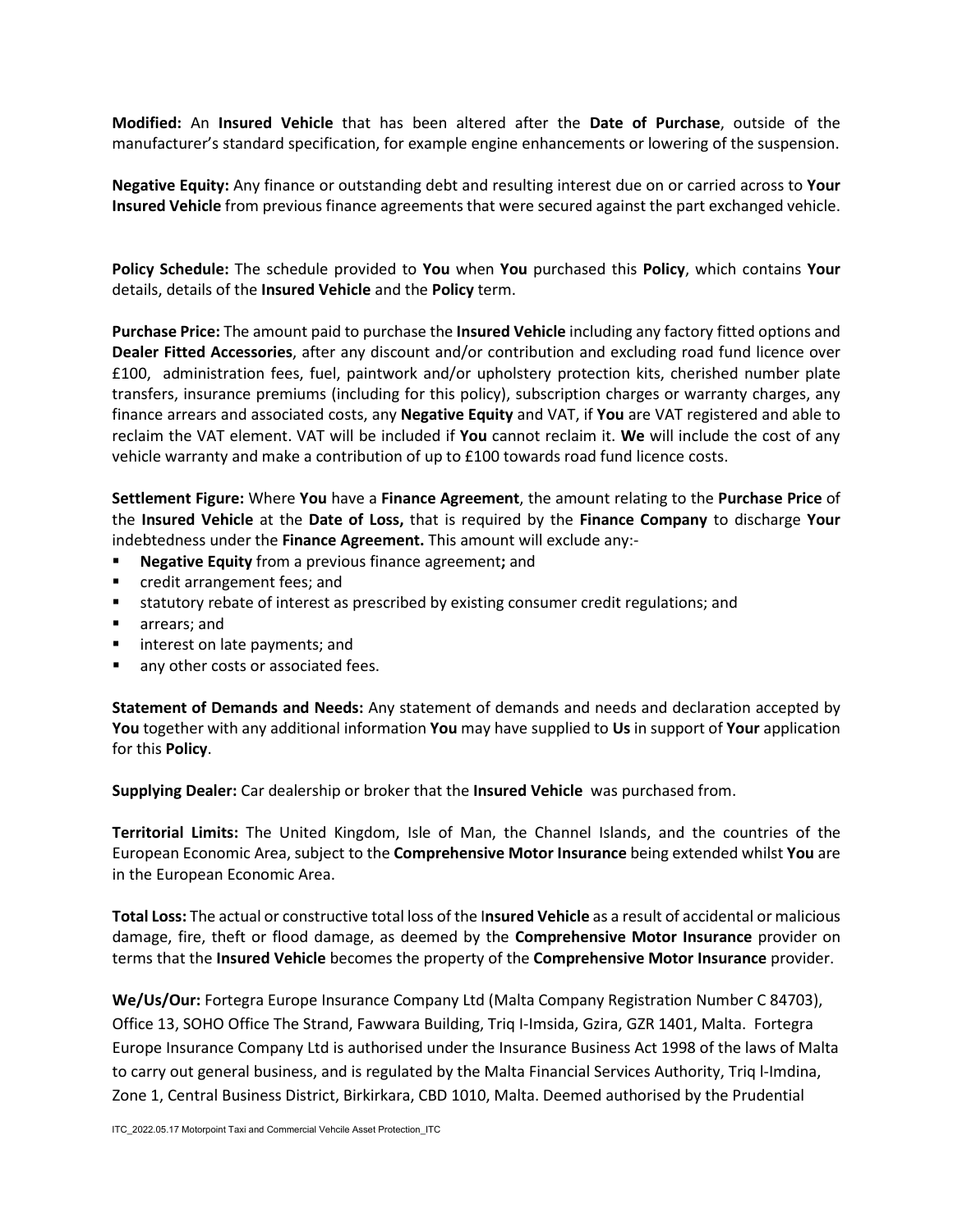Regulation Authority. Subject to regulation by the Financial Conduct Authority under reference number 805770, and limited regulation by the Prudential Regulation Authority. Details of the Temporary Permissions Regime, which allows EEA-based firms to operate in the UK for a limited period while seeking full authorisation, are available on the Financial Conduct Authority's website. Annual reports on **Our** solvency and financial position can be found at https://www.fortegra.eu/solvency-and-financialcondition-report

**You/Your:** Any individual or company, partnership or sole trader who is detailed on the **Policy Schedule** and is named on the **Finance Agreement** (if any) and who has applied for this insurance and has agreed to pay the premium under this **Policy**.

## **3. ELIGIBILITY**

### **You are eligible for cover from the start date of this Policy if:**

- **You** are applying as an individual, **You** are eighteen (18) years of age or over and **You** are resident in the United Kingdom, Channel Islands or the Isle of Man; or
- **You** are applying as a company, that company is registered in the United Kingdom, Channel Islands or the Isle of Man; and
- **You** are the **Comprehensive Motor Insurance** policyholder or named on the **Comprehensive Motor Insurance** policy; and
- During the **Policy** term, **You** and anyone else driving the **Insured Vehicle** are at all times covered by and named on **Comprehensive Motor Insurance;** and
- **You** have purchased and commenced this **Policy** from the **Supplying Dealer** no later than ninety (90) days after purchasing the **Insured Vehicle**.

### **The vehicle is eligible for this cover if:**

- The **Insured Vehicle** is not older than ten (10) years at the start of this **Policy**;
- It is the sole vehicle listed in the **Finance Agreement** (if any); and
- It is a car or light commercial vehicle not exceeding five (5) tonnes; and
- It is covered by **Comprehensive Motor Insurance** throughout the entire policy term; and
- It is registered in the United Kingdom; and
- It has been purchased from the **Supplying Dealer** or broker.

### **Please Note: The following vehicles and vehicle uses are NOT eligible for cover:**

- Any vehicle that is not a right hand drive vehicle; and
- **Grey Imports**, emergency vehicles, buses, coaches, trucks, motor homes, trailers, heavy goods vehicles, licensed private hire vehicles, daily rental vehicles, breakdown and recovery vehicles; and
- Vehicles used for road racing, track days (timed or untimed), rallying, pace-making, speed testing or any other competitive event; and
- Any vehicle that has been **Modified** after the purchase date.

### **4. POLICY TERM**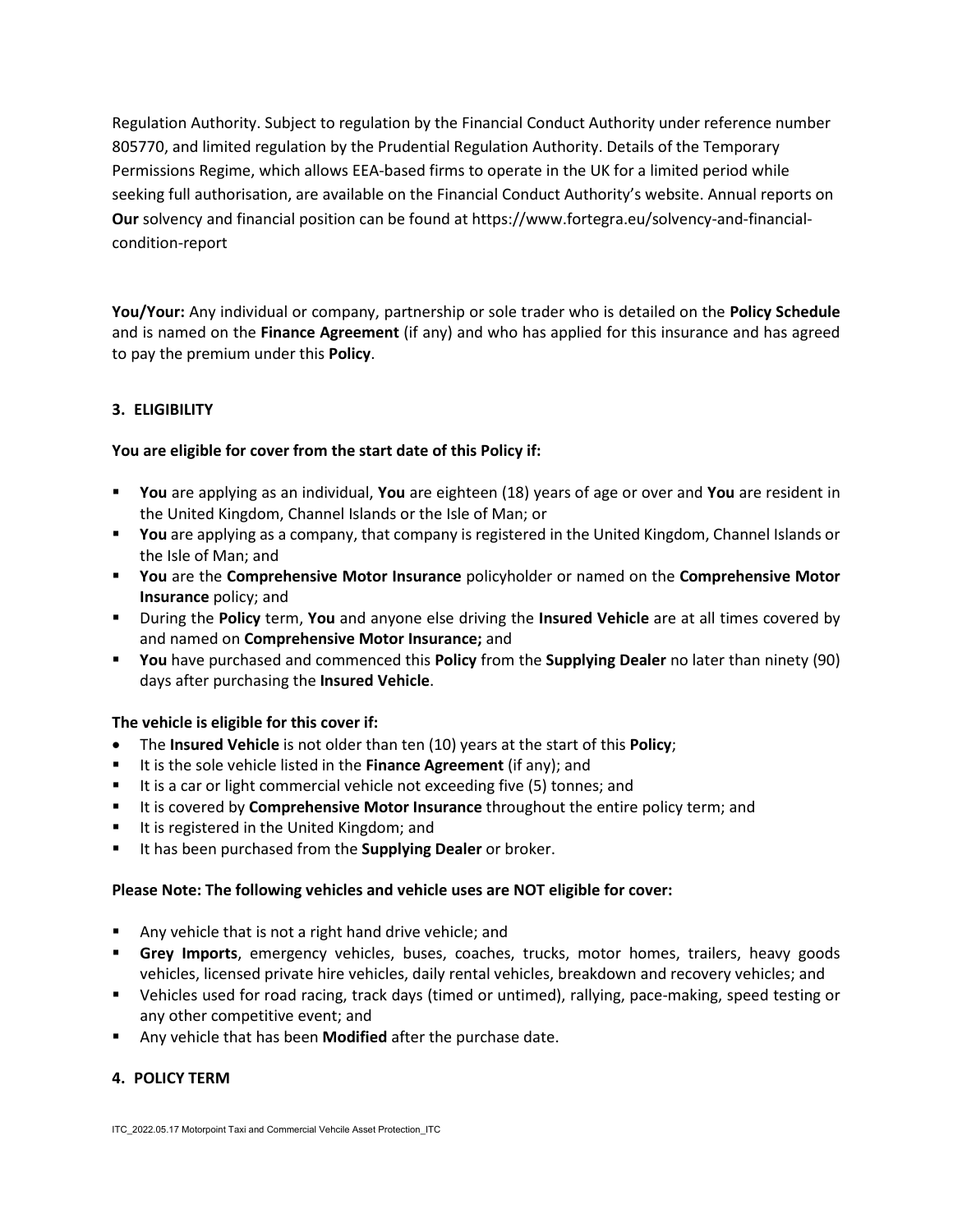Return to Invoice and Financial Shortfall benefit lasts for up to thirty-six (36) months from the start date on **Your Policy Schedule**. The length of cover **You** have chosen is stated on **Your Policy Schedule**. **Your** cover will end at the earliest of any of the below:

- **You** failing to pay **Your** premium when due; or
- **You** or the **Insured Vehicle** no longer meeting the eligibility criteria for **Your Policy**; or
- the **Insured Vehicle** being sold, repossessed, disposed of by **You** or the **Finance Company** or transferred to a new owner, other than under Section 9 - **TRANSFERRING YOUR POLICY**; or
- a claim being settled by **Us**; or
- the **Policy** being cancelled by either **You** or **Us;** or
- the expiry date of the **Policy** as detailed on the **Policy Schedule**.

### **5. WHAT IS COVERED**

| Cover                                                                                                                                                                                                                           | <b>Benefit</b>                                                                                                                                                                                                                                                                                                                                                                                                                                                                                                                                                                                                                          |
|---------------------------------------------------------------------------------------------------------------------------------------------------------------------------------------------------------------------------------|-----------------------------------------------------------------------------------------------------------------------------------------------------------------------------------------------------------------------------------------------------------------------------------------------------------------------------------------------------------------------------------------------------------------------------------------------------------------------------------------------------------------------------------------------------------------------------------------------------------------------------------------|
| This Policy provides cover up to<br>the Claims Limit on the Policy<br>Schedule where the Insured<br>Vehicle is the subject of a Total<br>Loss from the Comprehensive<br>Motor Insurance within the<br><b>Territorial Limits</b> | In the event of a Total Loss, the Policy will pay the greater of:<br>Return to Invoice: The amount by which the vehicle Purchase<br><b>Price</b> exceeds the<br>amount you receive<br>under<br>the<br>Comprehensive Motor Insurance (the Insured Value).<br><b>OR</b>                                                                                                                                                                                                                                                                                                                                                                   |
|                                                                                                                                                                                                                                 | Financial Shortfall: The amount by which the Finance<br>Agreement Settlement Figure (if any) exceeds the Insured<br>Value.<br><b>IMPORTANT:</b>                                                                                                                                                                                                                                                                                                                                                                                                                                                                                         |
|                                                                                                                                                                                                                                 | The Finance Agreement Settlement Figure is subject to the<br>٠<br>Purchase Price of the Insured Vehicle which excludes<br>certain costs as defined in Section 2 - DEFINITIONS.<br>Any payment of benefit under this Policy is conditional<br>upon the Insured Vehicle having been deemed a Total Loss<br>under the Comprehensive Motor Insurance.<br>If You are entitled to or are offered a replacement vehicle<br>under the terms of the Comprehensive Motor Insurance,<br>no benefit is payable under this Policy, however You will be<br>entitled to transfer the remaining cover under this Policy to<br>Your replacement vehicle. |
| Excess cover                                                                                                                                                                                                                    | We will cover any excess up to £250 that is applicable under the<br>Comprehensive Motor Insurance where it cannot be recovered from<br>any liable third party.                                                                                                                                                                                                                                                                                                                                                                                                                                                                          |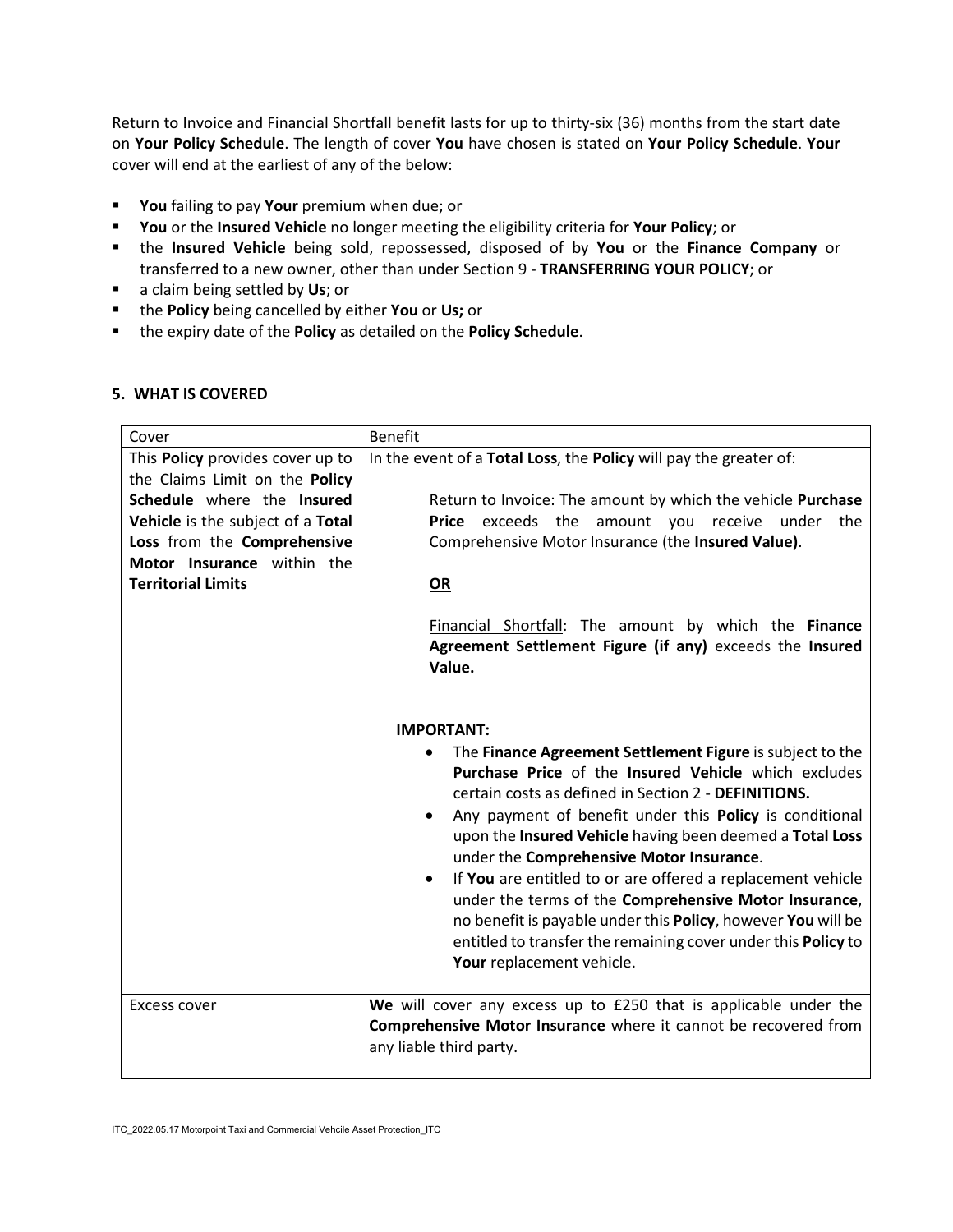| Transferrable cover           | You may transfer Your cover subject to the conditions in Section 9 -       |  |
|-------------------------------|----------------------------------------------------------------------------|--|
|                               | <b>TRANSFERRING YOUR POLICY where:</b>                                     |  |
|                               | A Family Member takes ownership of the Insured Vehicle; or                 |  |
|                               | The Insured Vehicle is replaced under the Comprehensive Motor<br>٠         |  |
|                               | Insurance and a claim has not been settled by Us.                          |  |
|                               | Bereavement<br>п                                                           |  |
| Temporary replacement vehicle | In the event of a Total Loss, the Policy will pay a contribution towards a |  |
| cover                         | temporary replacement vehicle.                                             |  |
|                               | You may arrange Your own temporary replacement vehicle with a VAT          |  |
|                               | registered company, subject to authorisation from the Claims Hanlder.      |  |
|                               | In this instance, You must obtain approval from the Claims Handler, pay    |  |
|                               | for the temporary replacement vehicle in the first instance and send the   |  |
|                               | Claims Handler a copy of the relevant invoice.                             |  |
|                               |                                                                            |  |
|                               | Temporary replacement vehicle cover is limited to a maximum of             |  |
|                               | fifteen (15) days and for a maximum of £30 per day, inclusive of VAT.      |  |
|                               |                                                                            |  |
|                               | This benefit will start from the date upon which the Claims Handler        |  |
|                               | receives confirmation of a Total Loss from the Comprehensive Motor         |  |
|                               | Insurance provider and will end at the earlier of:                         |  |
|                               | When Your claim is paid; or<br>Ξ                                           |  |
|                               | When the Insured Vehicle is replaced by You, the Comprehensive<br>٠        |  |
|                               |                                                                            |  |
|                               | Motor Insurance provider or any other third party**; or                    |  |
|                               | At the end of fifteen (15) days.<br>٠                                      |  |
|                               |                                                                            |  |
|                               |                                                                            |  |
|                               | ** You must notify the Claims Handler within 24 hours of the Insured       |  |
|                               | Vehicle being replaced, by telephone, on 0161 451 4812.                    |  |
|                               |                                                                            |  |
|                               |                                                                            |  |
|                               |                                                                            |  |
|                               | <b>IMPORTANT:</b>                                                          |  |
|                               | It is Your responsibility to meet all requirements and                     |  |
|                               | obligations when entering into an agreement with a third                   |  |
|                               | party to provide a temporary replacement vehicle,                          |  |
|                               | including but not limited to:                                              |  |
|                               | any minimum or maximum age eligibility criteria or<br>٠                    |  |
|                               | any licensing or insurance requirements; and                               |  |
|                               | the cost of any upfront fees, deposits, excess<br>٠                        |  |
|                               | mileage charges, toll fees and fares, delivery or                          |  |
|                               | collection charges, fines, fuel costs; and                                 |  |
|                               | any insurance excess payable in the event of a<br>٠                        |  |
|                               | claim arising out of an accident involving the                             |  |
|                               | temporary replacement vehicle.                                             |  |
|                               | A temporary replacement vehicle is only available to You                   |  |
|                               | and You are entitled to one (1) claim for a temporary                      |  |
|                               | replacement vehicle during the Policy term.                                |  |
|                               | If You are entitled to a temporary replacement vehicle under the           |  |

ITC\_2022.05.17 Motorpoint Taxi and Commercial Vehcile Asset Protection\_ITC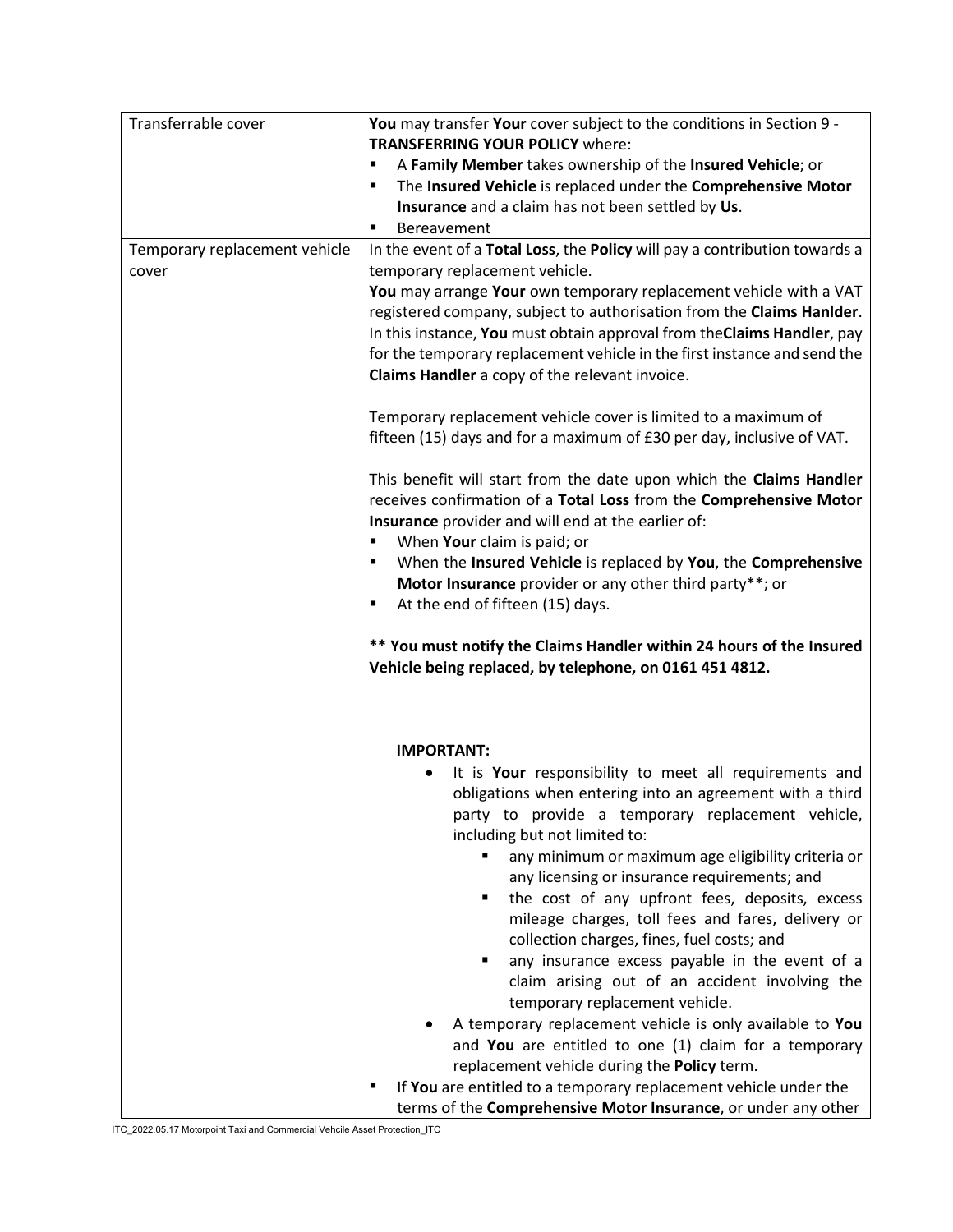| policy You hold, or where it is possible for You to recover the cost      |
|---------------------------------------------------------------------------|
| of a temporary replacement vehicle from a third party, no benefit         |
| is payable for a temporary replacement vehicle under this <b>Policy</b> . |

## **PLEASE NOTE**

If there is any sum still owing on **Your Finance Agreement** after the **Claims Handler** has settled **Your** claim, it is **Your** responsibility to ensure that settlement of this amount is made.

## **6. WHAT IS NOT COVERED:**

| <b>Exclusion</b> | What You are not covered for                                                                 |  |
|------------------|----------------------------------------------------------------------------------------------|--|
| i)               | If at the Date of Loss, You, or anyone insured to drive the Insured Vehicle under the        |  |
|                  | Comprehensive Motor Insurance is deemed to have been driving:                                |  |
|                  |                                                                                              |  |
|                  | without a valid license; or                                                                  |  |
|                  | under the influence of alcohol illegally, recreational drugs or any medication that          |  |
|                  | impairs your influence to drive; or                                                          |  |
|                  | whilst disqualified.                                                                         |  |
| ii)              | Where the Insured Vehicle is not covered by Comprehensive Motor Insurance at the time of     |  |
|                  | the Total Loss or where the driver of the Insured Vehicle at the Date of Loss is not covered |  |
|                  | by Comprehensive Motor Insurance.                                                            |  |
| iii)             | Where the Insured Vehicle is covered under any type of Comprehensive Motor Insurance         |  |
|                  | policy that is connected with the motor trade.                                               |  |
| iv)              | Negative equity carried forward from a previous Finance Agreement.                           |  |
| v)               | Where the Comprehensive Motor Insurance provider has offered to repair the Insured           |  |
|                  | Vehicle and You have requested the claim to be dealt with on a Total Loss basis.             |  |
| vi)              | If the Insured Vehicle is used for any of the excluded uses that appear in Section 3 -       |  |
|                  | <b>ELIGIBILITY.</b>                                                                          |  |
| vii)             | Any deductions made by the Comprehensive Motor Insurance provider for any damage not         |  |
|                  | associated with the Total Loss claim.                                                        |  |
| viii)            | Any salvage value of the Insured Vehicle where You are not required to transfer the          |  |
|                  | ownership of the Insured Vehicle to the Comprehensive Motor Insurance provider.              |  |
| ix)              | Any loss directly or indirectly caused as a result of the theft of the Insured Vehicle left  |  |
|                  | unattended unless all security devices or immobilisers are activated, doors locked and       |  |
|                  | windows closed and all keys removed from the vehicle.                                        |  |
| x)               | Any motor insurance excess above £250 or where it is recoverable from a liable third party.  |  |
| xi)              | Any amount relating to insurance premiums, warranty costs, fuel, service packages,           |  |
|                  | maintenance costs and any interest payable thereon.                                          |  |
| xii)             | Any contribution towards a temporary replacement vehicle before the Administrator has        |  |
|                  | received confirmation of a Total Loss from the Comprehensive Motor Insurance provider.       |  |
| xiii)            | Any contribution towards a temporary replacement vehicle after Your claim is paid.           |  |
| xiv)             | Any contribution towards a temporary replacement vehicle after the Insured Vehicle is        |  |
|                  | replaced by You, the Comprehensive Motor Insurance provider or any other third party.        |  |
| xv)              | Any contribution towards a temporary replacement vehicle for more than fifteen (15) days.    |  |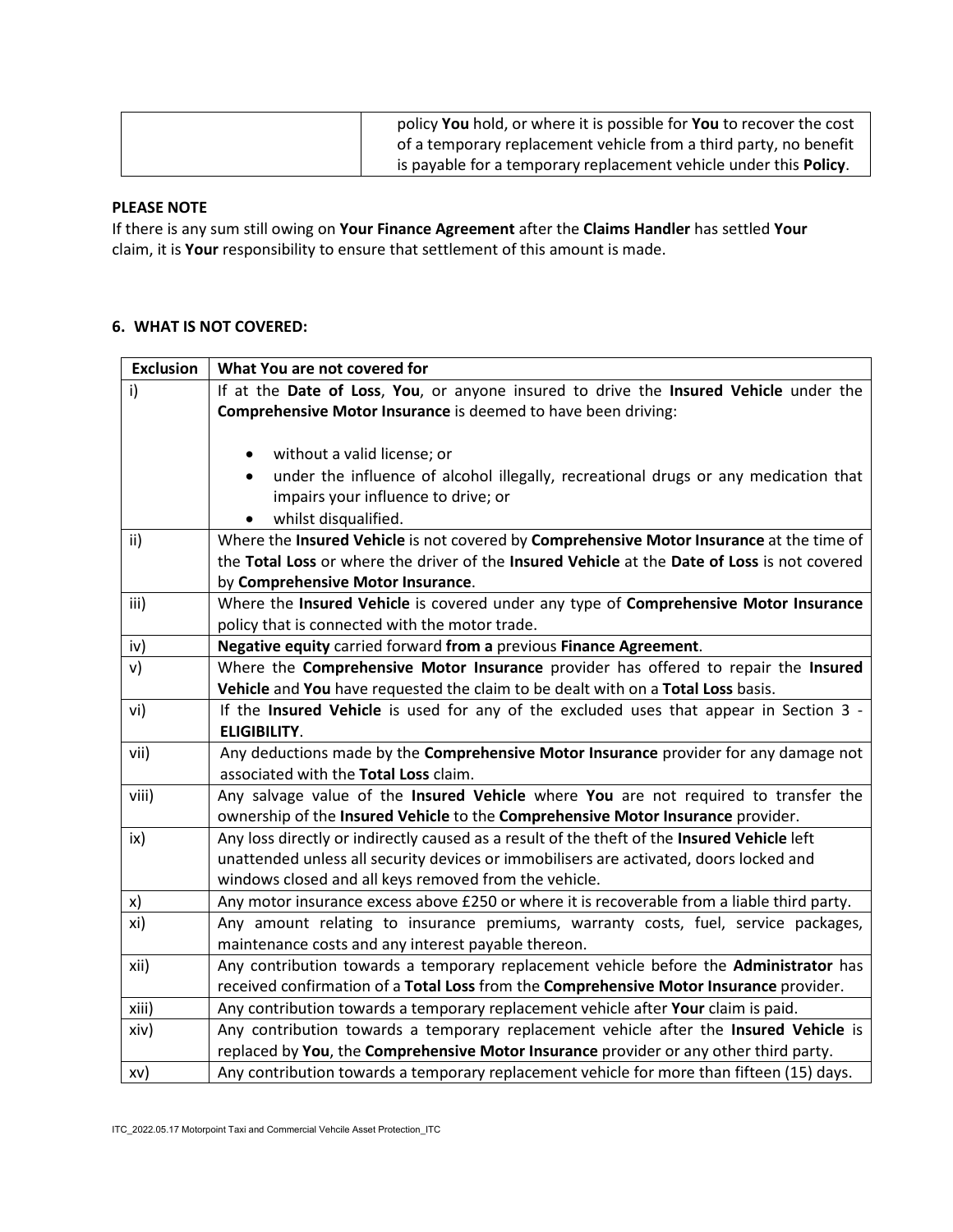| xvi) | Any additional costs or charges incurred by You as a result of entering into an agreement with   |
|------|--------------------------------------------------------------------------------------------------|
|      | a third party for a temporary replacement vehicle, including but not limited to the cost of any  |
|      | upfront fees, deposits, excess mileage charges, toll fees and fares, delivery or collection      |
|      | charges, fines, fuel costs, and any insurance excess payable in the event of a claim arising out |
|      | of an accident involving the temporary replacement vehicle.                                      |

#### **7. HOW TO MAKE A CLAIM**

#### **IMPORTANT**

**You should not accept any offer made by the Comprehensive Motor Insurance provider until the Administrator has given You authority to do so.** The **Administrator** may try to negotiate a higher motor insurance settlement on **Your** behalf.

| <b>Stage</b> | <b>Explanation</b>                                                                                                                        |  |  |
|--------------|-------------------------------------------------------------------------------------------------------------------------------------------|--|--|
| Step 1       | Contact the Claims Handler as soon as You become aware of a                                                                               |  |  |
|              | potential Total Loss and BEFORE You accept any settlement from the                                                                        |  |  |
|              | <b>Comprehensive Motor Insurance: -</b>                                                                                                   |  |  |
|              | by telephone on 0161 451 4812; or<br>$\bullet$                                                                                            |  |  |
|              | by emailing claims@defendinsurance.co.uk;<br>$\bullet$                                                                                    |  |  |
| Step 2       | Return all required information to the Administrator: -                                                                                   |  |  |
|              | by email to claims@defendinsurance.co.uk;<br>$\bullet$                                                                                    |  |  |
|              | or online https://www.defendinsurance.eu/gapclaim<br>$\bullet$                                                                            |  |  |
|              |                                                                                                                                           |  |  |
|              | Please note that information the Claims Handler may reasonably<br>require must be received within ninety (90) days of the Date of Loss of |  |  |
|              |                                                                                                                                           |  |  |
|              | the Insured Vehicle. If it isn't, the Claims Handler will attempt to assess                                                               |  |  |
|              | Your claim however it may be difficult for them to investigate and settle<br>Your claim adequately.                                       |  |  |
|              |                                                                                                                                           |  |  |

#### **Points to note about the claims process**

- **We** reserve the right to subject the **Insured Vehicle** to an independent assessment.
- At the time of claim the**Claims Handler** must receive evidence of the purchase of the **Insured Vehicle**. Such evidence must include the original or a clear bona fide copy of the original printed purchase invoice of the **Insured Vehicle**. The invoice must detail the **Supplying Dealer**'s name, address and VAT registration number and must show the full basic cost of the **Insured Vehicle** and the breakdown of all items, ancillary to the **Insured Vehicle**.
- **We** ,the **Claims Hanlder ,**the **Complaints Handler** and the **Supplying Dealer** may obtain and share information concerning any claim **You** may make against this **Policy** or any corresponding road risks insurance claim **You** have made with the **Comprehensive Motor Insurance** provider(s), the **Supplying Dealer** of the **Insured Vehicle** or **Your Finance Company** (if any), for the purposes of administering **Your Policy** and claim.
- Claims benefits will be paid to **You** except where **We** are required to settle a **Finance Agreement** in which case any surplus will be paid to **You**.

### **8. POLICY CONDITIONS**

ITC\_2022.05.17 Motorpoint Taxi and Commercial Vehcile Asset Protection\_ITC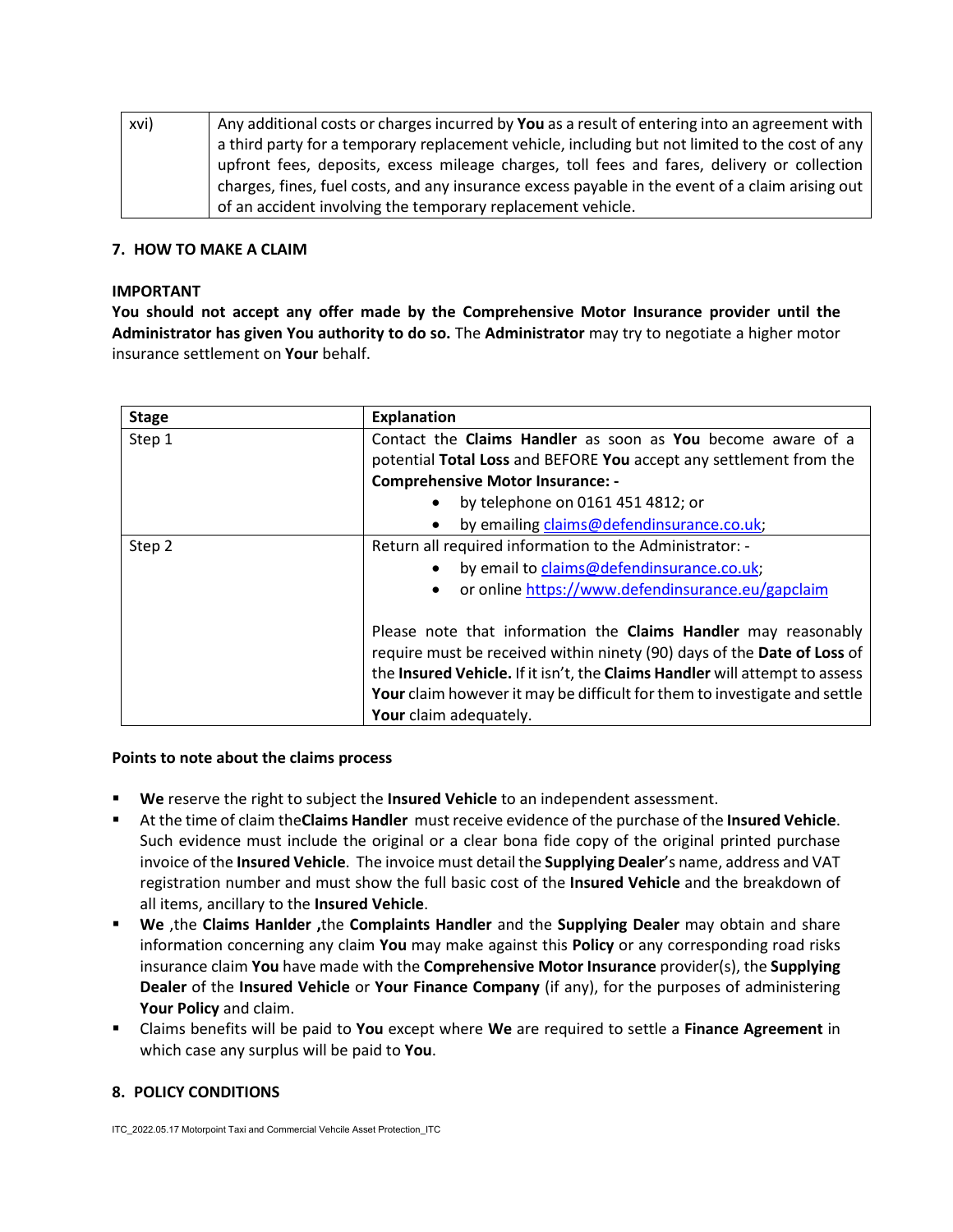- The maximum benefit payable by **Us**in respect of the **Insured Vehicle** is the Claims Limit on the **Policy Schedule**.
- If **You** are covered by any other insurance or warranty for the same or similar benefit(s) provided under this **Policy**, then **We** will only be responsible for paying a fair proportion of any benefit which **We** would otherwise be due to pay.
- It shall not be possible for **You** to assign or change the benefits of the **Policy** in any way whatsoever, other than as specified in Section 9 - **TRANSFERRING YOUR POLICY**.
- **We** have the right to take proceedings against other parties in **Your** name, in order to recover for **Our** benefit, the amount of any payment made under this **Policy**.
- **You** must notify the **Adminstrator** as soon as possible if any of **Your** details change during the term of the **Policy**.

## **9. TRANSFERRING YOUR POLICY**

This **Policy** cannot be transferred to another **Insured Vehicle** or to any subsequent owner of the **Insured Vehicle** except in the following circumstances:

a. Where ownership of the **Insured Vehicle** is transferred to a **Family Member** then cover may be transferred to that **Family Member**, by contacting the **Adminstrator**, so long as that **Family Member** meets the eligibility criteria in Section 3 - **ELIGIBILITY**.

b. Where **You** are entitled to or are offered a replacement vehicle under the terms of the **Comprehensive Motor Insurance.** In this event **You** will be entitled to transfer the remaining cover under this **Policy** to **Your** replacement vehicle so long as a claim has not been settled by **Us** and the **Insured Vehicle** meets the eligibility criteria in Section 3 - **ELIGIBILITY**.

c. In the event of bereavement, the remaining benefits of this insurance may be transferred to a **Family Member** or their estate.

**You** must make a request to the **Adminstrator** for the **Policy** to be transferred within thirty (30) days of taking delivery of the replacement vehicle from the **Comprehensive Motor Insurance** or transferring the **Insured Vehicle** to a **Family Member.**

**Your** replacement vehicle will be subject to the same terms and conditions as the original **Insured Vehicle**. In the event of a claim on **Your** replacement vehicle **We** will not be liable for any amount which exceeds **Our** liability under the original terms of this **Policy**.

### **10.CANCELLING YOUR POLICY**

**You** have the right to cancel **Your Policy** at any time. Please see the below table for **Your** refund rights.

Where **You** wish to cancel **Your Policy** within the thirty (30) day period specified below, please notify the **Supplying Dealer**.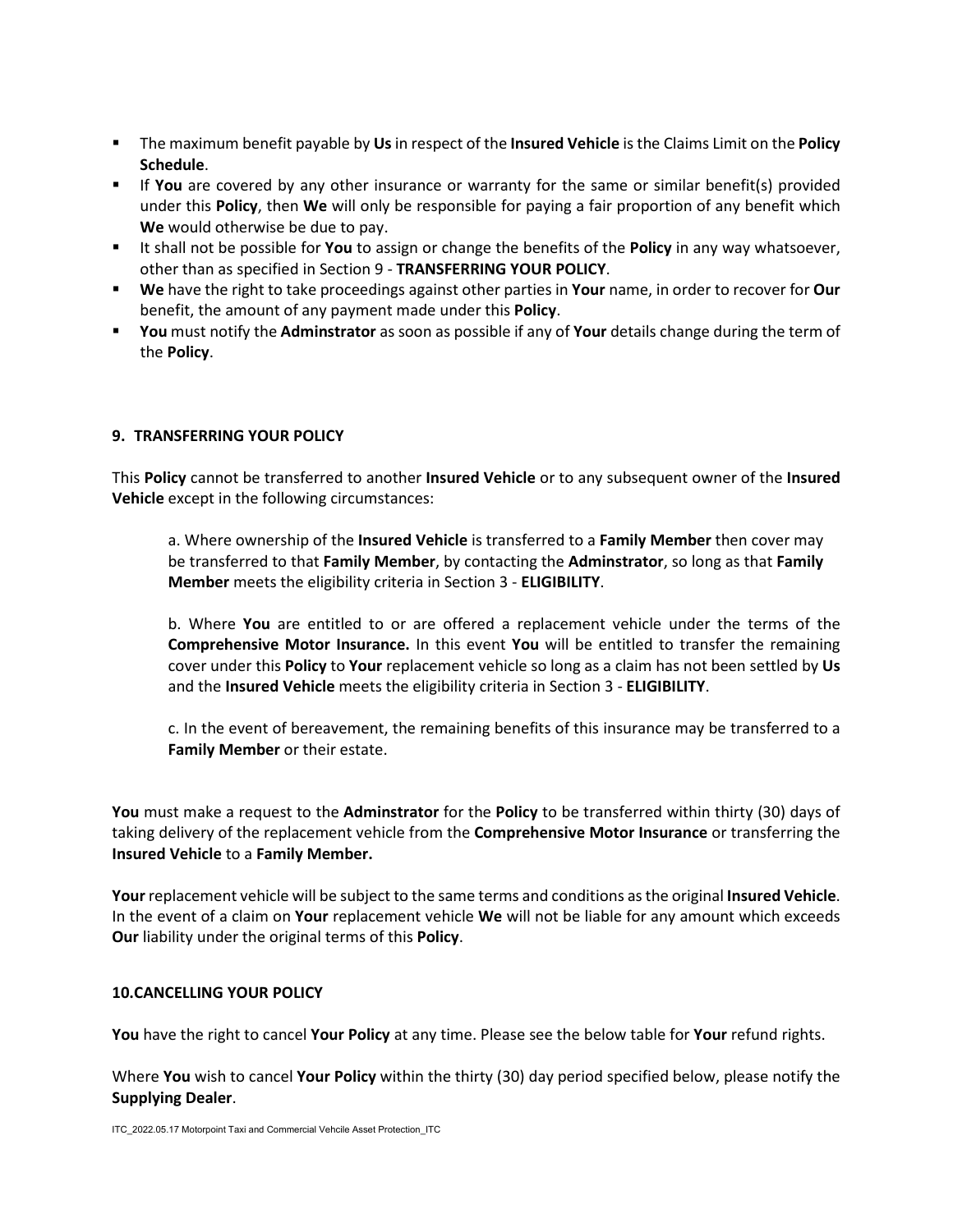If **You** wish to cancel after the thirty (30) day period, please contact the **Adminstrator**.

| <b>Time period</b>                                                                                                                          | <b>Refund Rights</b>                                                                                                                                                                                                                                                                                                                                                                                                                                                                                                                                                                                                   |
|---------------------------------------------------------------------------------------------------------------------------------------------|------------------------------------------------------------------------------------------------------------------------------------------------------------------------------------------------------------------------------------------------------------------------------------------------------------------------------------------------------------------------------------------------------------------------------------------------------------------------------------------------------------------------------------------------------------------------------------------------------------------------|
| Cancellation<br>before<br>policy<br>commencement date                                                                                       | If You cancel before the policy commencement<br>date, You will be entitled to a full refund of premium                                                                                                                                                                                                                                                                                                                                                                                                                                                                                                                 |
|                                                                                                                                             | paid and no administration fee will be charged.                                                                                                                                                                                                                                                                                                                                                                                                                                                                                                                                                                        |
| Cancellation within thirty (30) days of the<br>start date on the Policy Schedule or<br>receipt of the Policy terms (whichever is<br>later)  | If You cancel within thirty (30) days and have not made a<br>successful claim on Your Policy, You will be entitled to a<br>full refund of premium paid and no administration fee<br>will be charged.                                                                                                                                                                                                                                                                                                                                                                                                                   |
| Cancellation after thirty (30) days from the<br>start date on the Policy Schedule or<br>receipt of the Policy terms (whichever is<br>later) | If You cancel after thirty (30) days and have not made a<br>successful claim on Your Policy, You will be entitled to a<br>pro rata refund, based on the number of fully unexpired<br>months remaining on Your Policy minus a fixed amount<br>of £35 to cover Our costs incurred in relation to Your<br>cancelled Policy.<br>A pro rata refund example is as follows: -<br>36-month Policy term.<br>£360 total premium paid for <b>Policy</b> .<br>٠<br>Cancellation in month 18 leaves 18 full months<br>remaining.<br>Pro rata refund of £180 less £35 administration<br>fee.<br>Amount of refund due to You is £145. |

### **11.COMPLAINTS PROCEDURE**

If **You** wish to make a complaint about the conduct of the sale or cancellation of this **Policy**, including any information provided as part of the sale, please contact the **Supplying Dealer**.

The **Complaints Handler** handles all other complaints relating to this **Policy** on **Our** behalf. If **You** wish to make a complaint, please do so:

- Calling on 0117 456 2443 ; or
- emailing [complaints@itccompliance.co.uk](mailto:complaints@itccompliance.co.uk)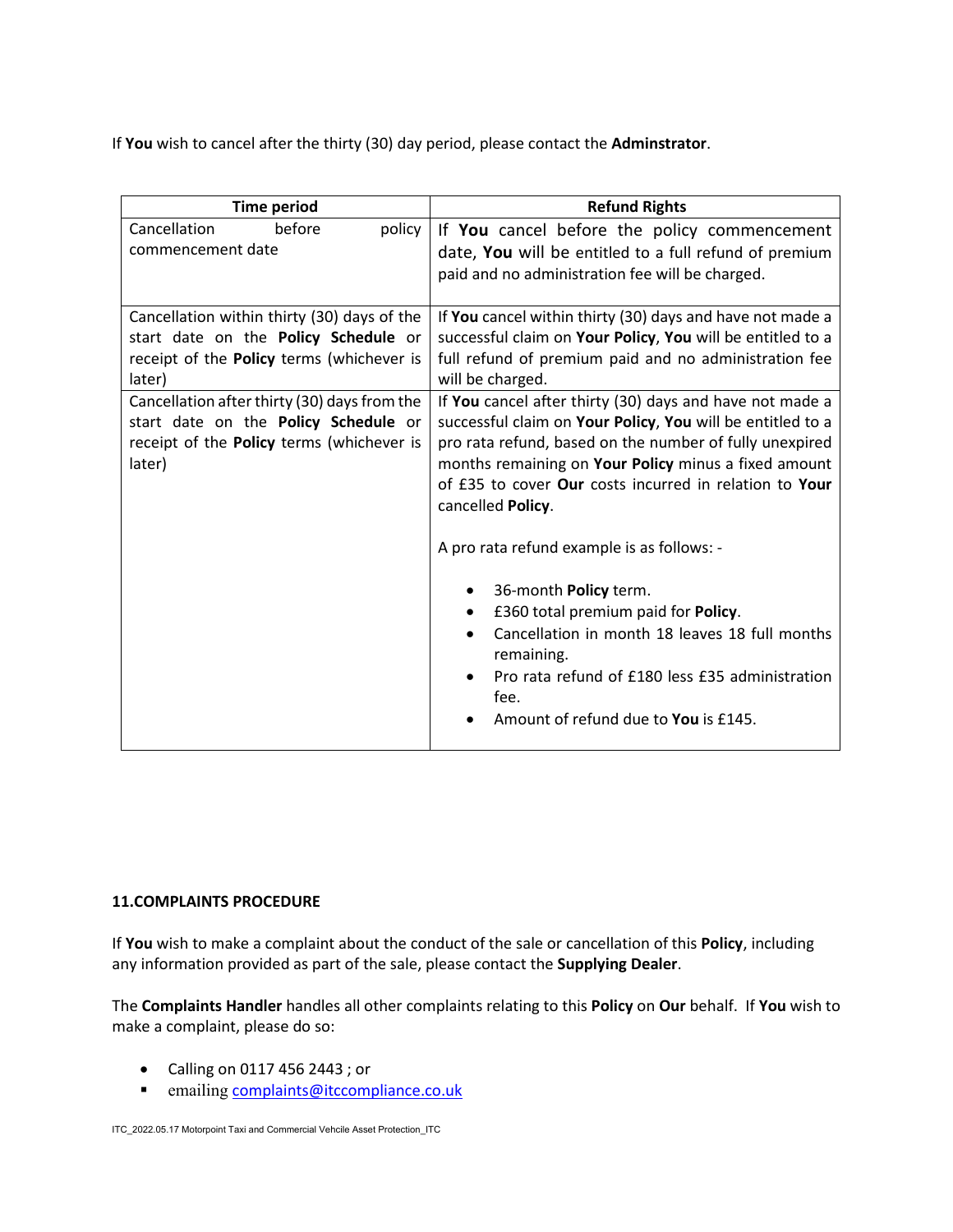The **Complaints Handler** will acknowledge **Your** complaint promptly and will aim to resolve it within eight (8) weeks from first notification.

If the **Complaints Handler** cannot resolve **Your** complaint within this period, they will notify **You** in writing to confirm the reasons why. In this case, or if **Your** complaint is not resolved to **Your** satisfaction, the **Complaints Handler** will advise **You** of **Your** rights to refer **Your** complaint to The Financial Ombudsman Service, free of charge:

- by submitting **Your** complaint online please see financial-ombudsman.org.uk; or
- by email at [complaint.info@financial-ombudsman.org.uk;](mailto:complaint.info@financial-ombudsman.org.uk) or
- by telephone on 0207 964 1000; or
- by writing to the Financial Ombudsman Service, Exchange Tower, Harbour Exchange Square, Isle of Dogs, London, E14 9SR UK.

**IMPORTANT**: The Financial Ombudsman Service will expect **You** to have followed the above procedure before they accept **Your** case.

Following this complaints procedure does not affect **Your** legal rights.

### **12.SANCTIONS**

**We** shall not provide any benefit under this contract of insurance to the extent of providing cover, payment of any claim or the provision of any benefit where doing so would breach any sanction, prohibition or restriction imposed by law or regulation.

### **13. THIRD PARTY RIGHTS**

Except where otherwise required by law, **You** and **We** have agreed that:

- it is not intended for any third party to this contract to have the right to enforce the terms of this **Policy**; and
- **You** and **We** can rescind or vary the terms of this contract without the consent of any third party to this **Policy**, who might seek to assert that they have rights under this **Policy**.

### **14. MISINFORMATION**

When applying for insurance, varying **Your** cover, or submitting a claim, **You** or anyone acting on **Your** behalf must take reasonable care to answer all questions honestly and to the best of **Your** knowledge. Failure to do so may affect the validity of **Your Policy** or the payment of **Your** claim.

### **15. APPLICABLE LAW**

ITC\_2022.05.17 Motorpoint Taxi and Commercial Vehcile Asset Protection\_ITC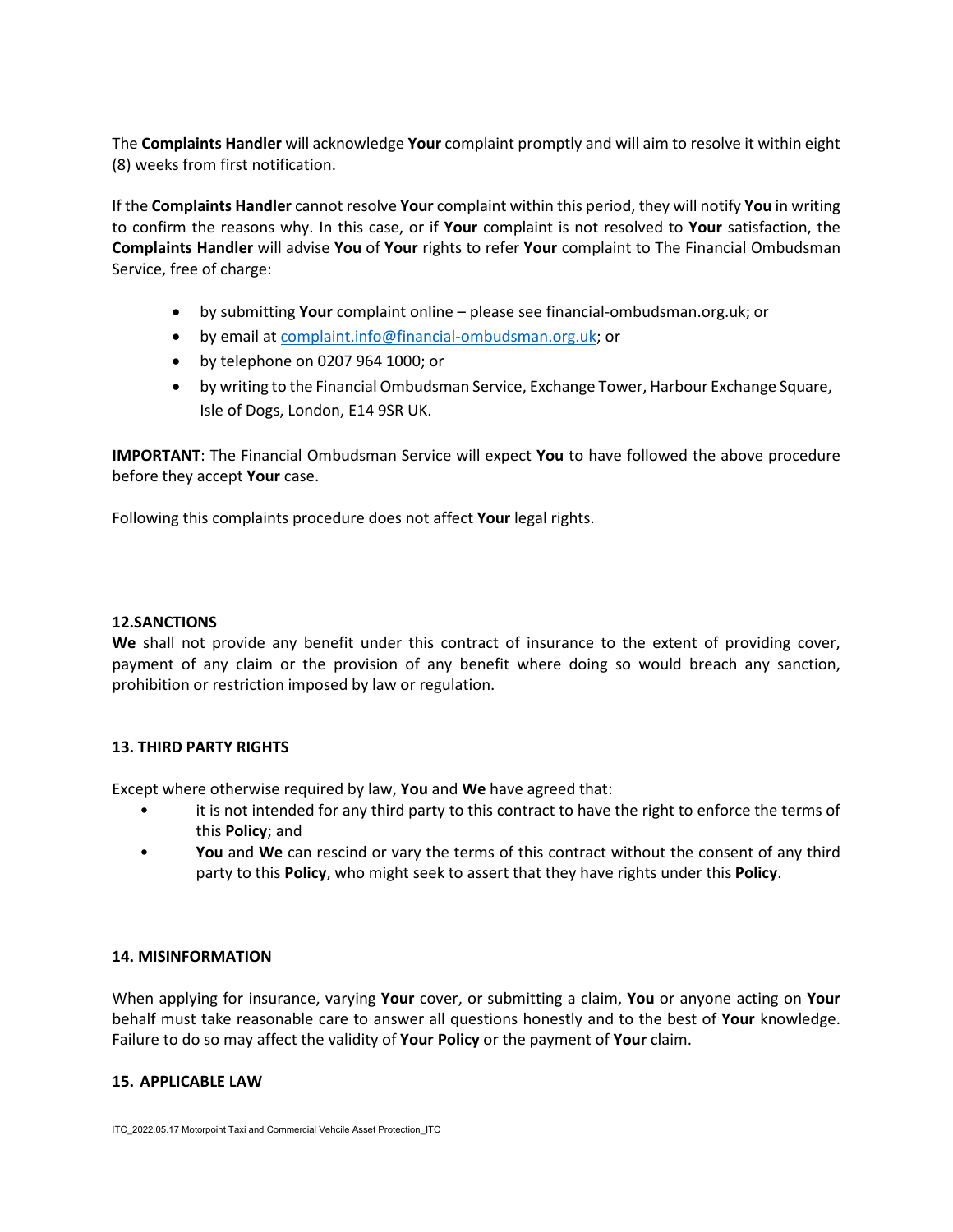This **Policy** shall be subject to the law of England and Wales, unless **We** and **You** agree otherwise.

## **16. COMPENSATION SCHEME**

**You** may be entitled to compensation from the Financial Services Compensation Scheme (FSCS) in the UK if, in the unlikely event, Fortegra Europe Insurance Company Ltd cannot meet its liabilities under this **Policy**. The level and extent of compensation provided will depend on the location of the risk, the type of insurance and on the circumstances of the claim.

Further information about the Financial Services Compensation Scheme is available from the FSCS website www.fscs.org.uk.

The FSCS can be contacted:

- online by completing the form on the FSCS website [www.fscs.org.uk/contact-us/;](http://www.fscs.org.uk/contact-us/) or
- by calling 0800 678 1100; or
- by writing to Financial Services Compensation Scheme, PO Box 300, Mitcheldean, GL17 1DY; or
- by live chat via the FSCS website [www.fscs.org.uk/contact-us/.](http://www.fscs.org.uk/contact-us/)

## **17. PRIVACY AND DATA PROTECTION NOTICE**

#### Data Protection

Fortegra Europe Insurance Company Ltd and the Complaints Handler (as joint Data Controllers) are committed to protecting and respecting **Your** privacy in accordance with the current Data Protection Legislation ("Legislation"). Below is a summary of the main ways in which **We** process **Your** personal data.

#### How **We** Use **Your** Personal Data

**We** may use the personal data **We** hold about **You** for the purposes of performing **Your** contract of insurance, this includes providing insurance that **You** request of **Us** and administering the same; including handling claims and any other related purposes, underwriting (which may include underwriting decisions made via automated means), offering renewal terms, pricing or statistical purposes. **We** may also use **Your** data to safeguard against fraud and money laundering and to meet **Our** general legal and regulatory obligations.

### Disclosure of **Your** Personal Data

**We** may disclose **Your** personal data to third parties involved in providing products or services to **Us**, or to service providers who perform services on **Our** behalf. These include **Our** group companies, affinity partners, brokers, agents, third party administrators, other insurers, reinsurers, other insurance intermediaries, insurance reference bureaus, credit agencies, fraud detection agencies, loss adjusters, external law firms, external accountants and auditors, regulatory authorities, and as may be required by law.

#### International Transfers of Data